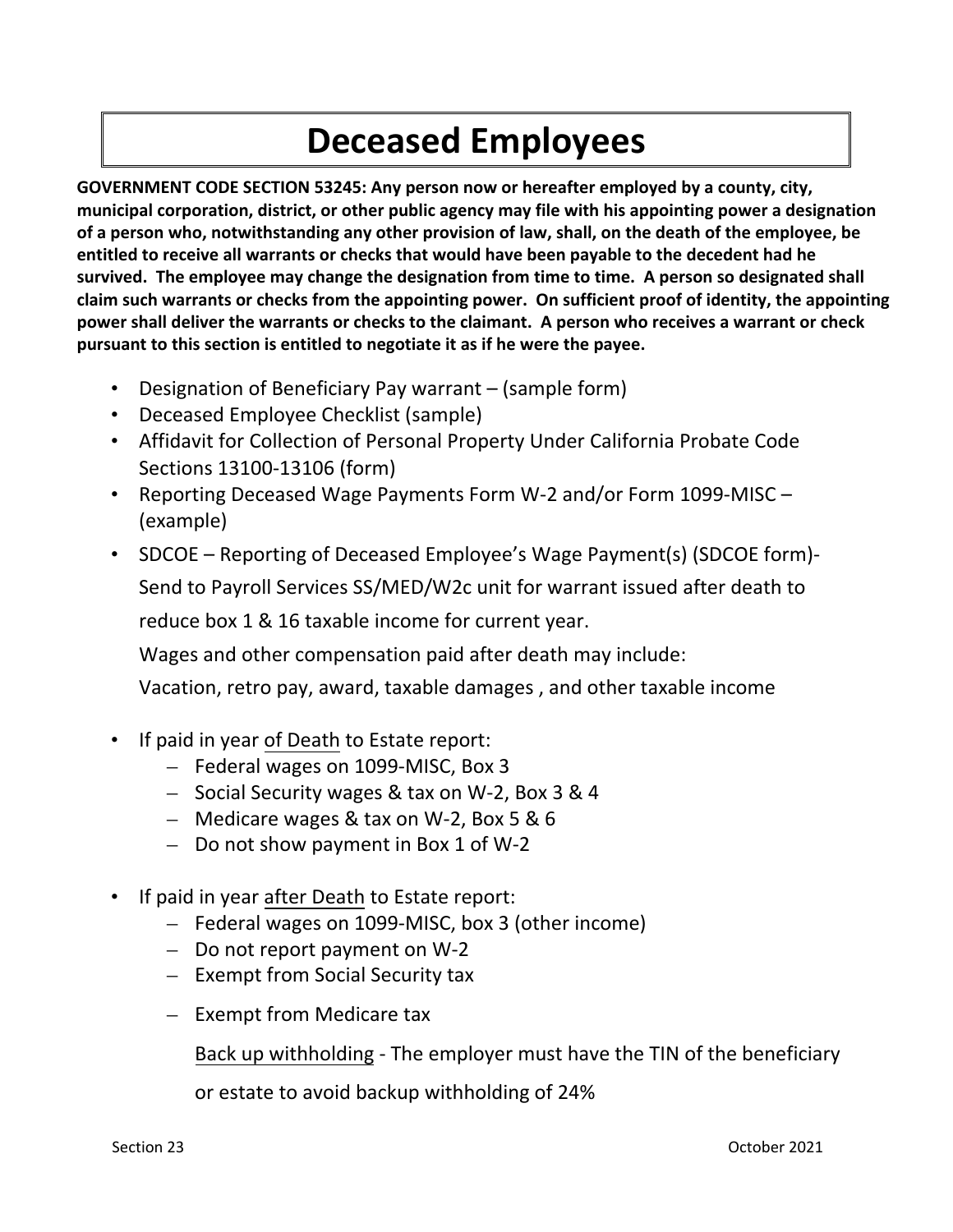### **(SAMPLE)**

#### **DESIGNATION OF BENEFICIARY PAY WARRANT**

 $\sim$ 

As provided in Section 53245 of the California Government Code, in the event of my death, I hereby designate the following person to receive all warrants or checks that will be payable to me from:

|                                                                                                                                                                                                                   | (SCHOOL DISTRICT)                      |     |
|-------------------------------------------------------------------------------------------------------------------------------------------------------------------------------------------------------------------|----------------------------------------|-----|
|                                                                                                                                                                                                                   |                                        | SSN |
|                                                                                                                                                                                                                   |                                        |     |
|                                                                                                                                                                                                                   |                                        |     |
|                                                                                                                                                                                                                   | STATE _______________________ ZIP CODE |     |
| In the event that the person indicated above predeceases me I hereby designate the<br>following person as a secondary beneficiary.                                                                                |                                        |     |
|                                                                                                                                                                                                                   |                                        |     |
|                                                                                                                                                                                                                   |                                        |     |
|                                                                                                                                                                                                                   |                                        |     |
|                                                                                                                                                                                                                   |                                        |     |
| This designation form cancels and replaces any designation previously signed for this<br>purpose and shall remain in effect until cancelledin writing.                                                            |                                        |     |
| On sufficient proof of identity, the appointing power shall release the warrants or<br>checks to the above designee. The designee who receives a warrant or check is entitled<br>to negotiate it as if the payee. |                                        |     |
| EMPLOYEE NAME                                                                                                                                                                                                     |                                        |     |
|                                                                                                                                                                                                                   |                                        |     |
|                                                                                                                                                                                                                   |                                        |     |

**NOTE:** *IT IS IMPORTANT THAT YOU UPDATE THIS FORM WHEN CHANGES OCCUR THAT WOULD AFFECT YOUR DESIGNATION OF BENEFICIARY.*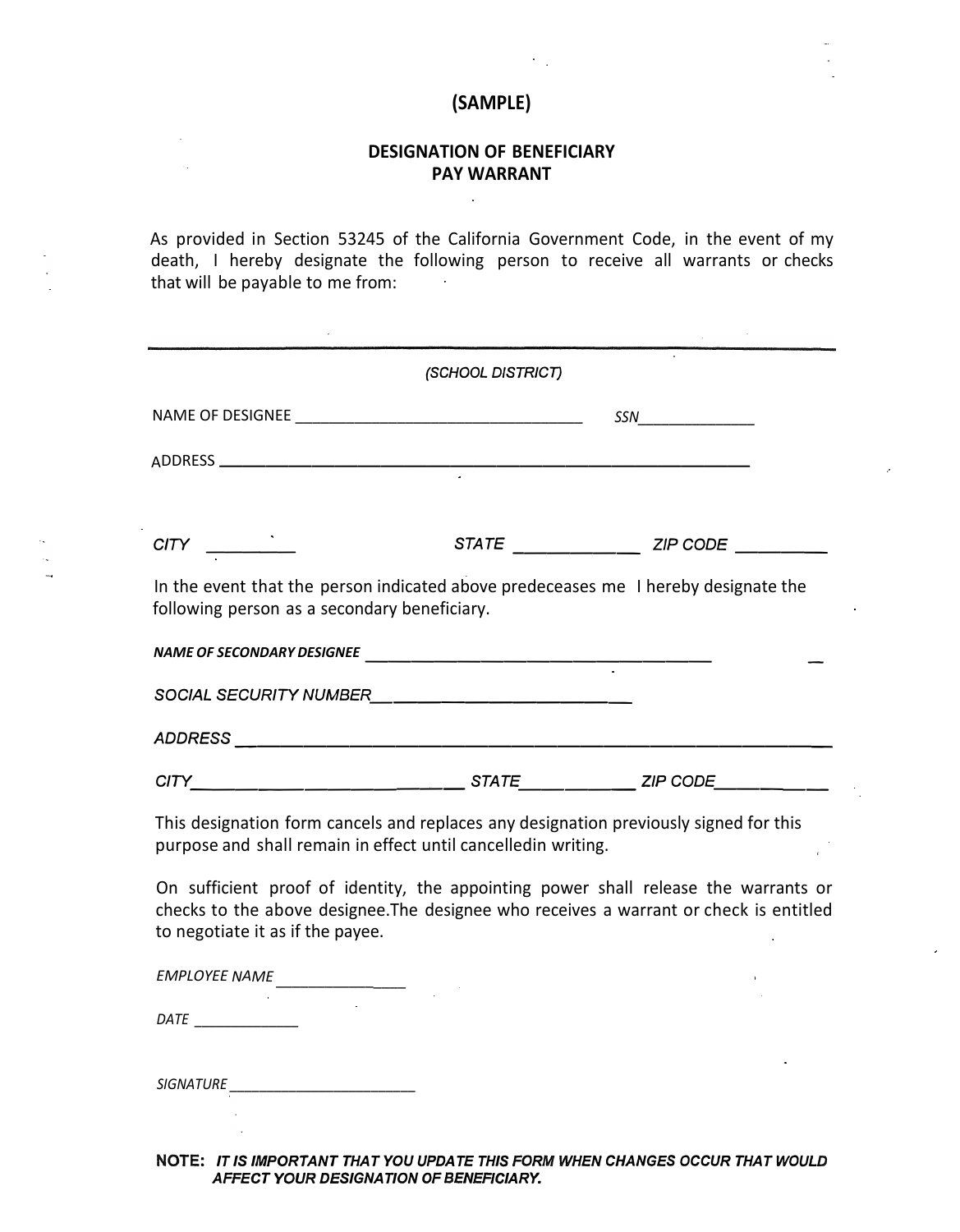## **(SAMPLE) Deceased Employee Checklist**

 $\ddot{\phantom{a}}$ 

| SSN Production of the state of the state of the state of the state of the state of the state of the state of the state of the state of the state of the state of the state of the state of the state of the state of the state | <b>DOD</b> |
|--------------------------------------------------------------------------------------------------------------------------------------------------------------------------------------------------------------------------------|------------|
| <b>Date</b>                                                                                                                                                                                                                    |            |
| Notification date, from_______                                                                                                                                                                                                 |            |
| Review employee file for beneficiary forms, etc.                                                                                                                                                                               |            |
| <b>Contact PERS/STRS</b>                                                                                                                                                                                                       |            |
| Life Insurance                                                                                                                                                                                                                 |            |
| <b>Contact life insurance</b><br>Complete life insurance claim form                                                                                                                                                            |            |
| Receive death certificate                                                                                                                                                                                                      |            |
| <b>Finalize claim and send to insurance company</b>                                                                                                                                                                            |            |
| <b>Contact family</b>                                                                                                                                                                                                          |            |
| - by phone                                                                                                                                                                                                                     |            |
| - sent letter                                                                                                                                                                                                                  |            |
| - meet with family                                                                                                                                                                                                             |            |
| <b>Health Insurance</b>                                                                                                                                                                                                        |            |
| - No COBRA letter needed                                                                                                                                                                                                       |            |
| - COBRA letter mailed or delivered to family                                                                                                                                                                                   |            |
| - Complete insurance change forms and send to carrier                                                                                                                                                                          |            |
| <u>Calculate final pay</u>                                                                                                                                                                                                     |            |
| - check for supplemental pay                                                                                                                                                                                                   |            |
| - check for out of sick leave docks and/or vacation pay off                                                                                                                                                                    |            |
| - direct deposit - if spouse w/joint account let<br>pay process with next payroll                                                                                                                                              |            |
| - if no spouse and no beneficiary for warrants<br>then complete Probate Affidavit                                                                                                                                              |            |
|                                                                                                                                                                                                                                |            |

**- if pay is in calendar year following death use special pay procedures, see W2 instructions**

 $\ddot{\phantom{a}}$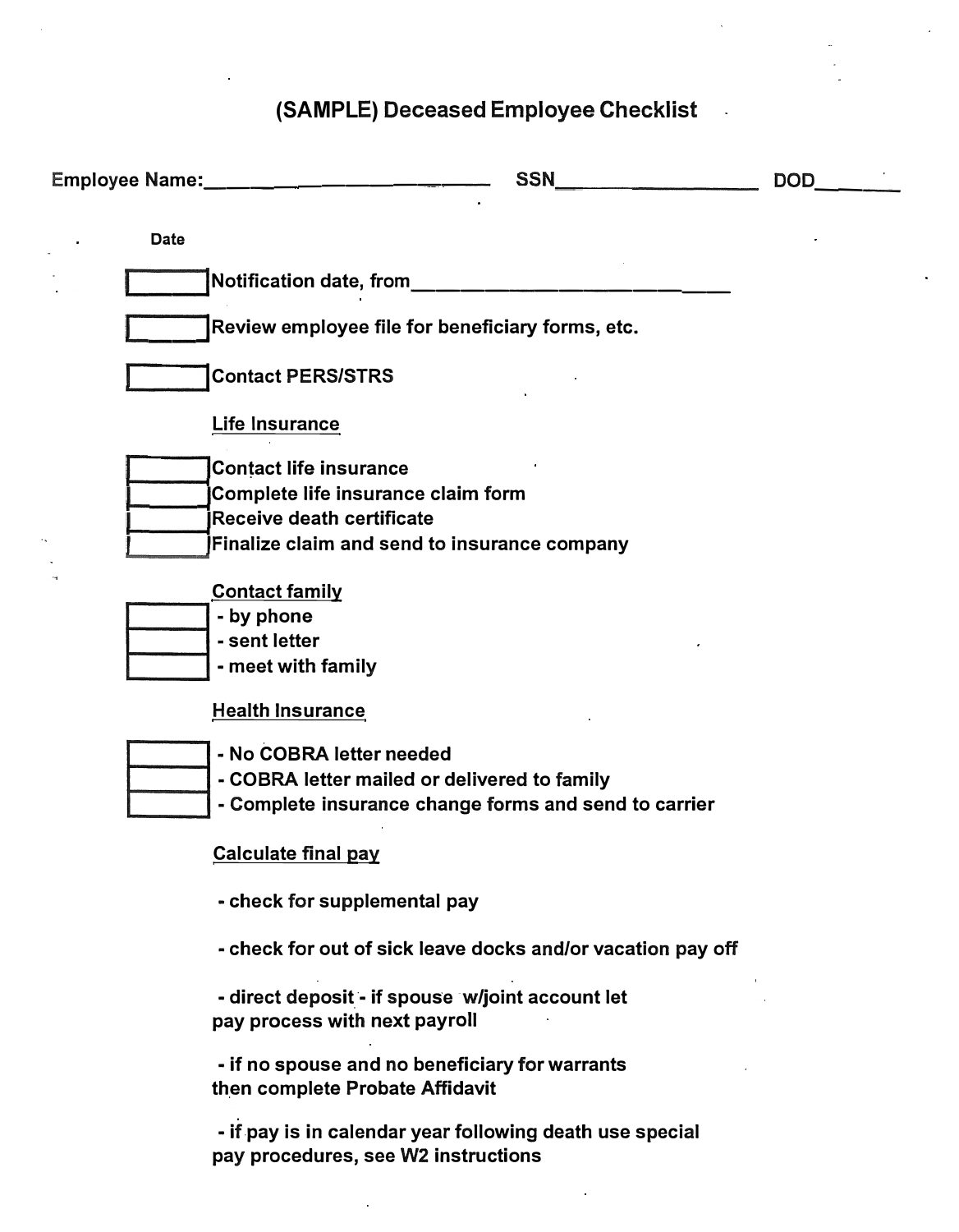### **AFFIDAVIT FOR COLLECTION OF PERSONAL PROPERTY UNDER CALIFORNIA PROBATE CODE SECTIONS 13100-13106**

The undersigned state(s) as follows:

| 1. (Decedent's Name) | died on (date)                              |  |
|----------------------|---------------------------------------------|--|
| County of            | State of California [before April 1, 2022]. |  |

2. At least 40 days have elapsed since the death of the decedent, as shown in a certified copy of the decedent's death certificate attached to this affidavit or declaration.

- 3. (Check one):
	- $\Box$  No proceeding is now being or has been conducted in California for administration of the decedent's estate.
	- $\Box$  The decedent's personal representative has consented in writing to the payment, transfer, or delivery to the affiant or declarant of the property described in the affidavit or declaration.

4. The current gross fair market value of the decedent's real and personal property in California, excluding the property described in Section 13050 of the California Probate Code, does not exceed \$166,250.

- 5. (Check one):
	- $\Box$  An inventory and appraisal of the real property included in the decedent's estate is attached.
	- $\Box$  There is no real property in the estate.
- 6. The following property is to be paid, transferred, or delivered to the undersigned under the provisions of California Probate Code Section 13100:

**\_\_\_\_\_\_\_\_\_\_\_\_\_\_\_\_\_\_\_\_\_\_\_\_\_\_\_\_\_\_\_\_\_\_\_\_\_\_\_\_\_\_\_\_\_\_\_\_\_\_\_\_\_\_\_\_\_\_\_\_\_\_\_\_\_\_\_\_\_\_\_\_\_\_\_\_\_\_\_\_\_\_\_\_\_\_\_\_\_\_\_\_\_\_\_**

**\_\_\_\_\_\_\_\_\_\_\_\_\_\_\_\_\_\_\_\_\_\_\_\_\_\_\_\_\_\_\_\_\_\_\_\_\_\_\_\_\_\_\_\_\_\_\_\_\_\_\_\_\_\_\_\_\_\_\_\_\_\_\_\_\_\_\_\_\_\_\_\_\_\_\_\_\_\_\_\_\_\_\_\_\_\_\_\_\_\_\_\_\_\_\_**

**\_\_\_\_\_\_\_\_\_\_\_\_\_\_\_\_\_\_\_\_\_\_\_\_\_\_\_\_\_\_\_\_\_\_\_\_\_\_\_\_\_\_\_\_\_\_\_\_\_\_\_\_\_\_\_\_\_\_\_\_\_\_\_\_\_\_\_\_\_\_\_\_\_\_\_\_\_\_\_\_\_\_\_\_\_\_\_\_\_\_\_\_\_\_\_**

- 7. The successor(s) of the decedent, as defined in California Probate Code Section 13006, is/are:
- 8. The affiant or declarant (check one):
	- $\Box$  Is/are the successor(s) of the decedent (as defined in Section 13006 of the California Probate Code) to the decedent's interest in the described property.
	- $\Box$  Is/are authorized under Section 13051 of the California Probate Code to act on behalf of the successor of the decedent (as defined in Section 13006 of the California Probate Code) with respect to the decedent's interest in the described property.
- 9. No other person has a superior right to the interest of the decedent in the described property.

10. The affiant or declarant requests that the described property be paid, delivered or transferred to the affiant or declarant.

The affiant or declarant affirms or declares under penalty of perjury under the laws of the State of California that the foregoing is true and correct.

Dated: \_\_\_\_\_\_\_\_\_\_\_\_\_\_\_\_\_\_

Name:

Dated:  $\Box$ 

Name:

Updated 1/1/2020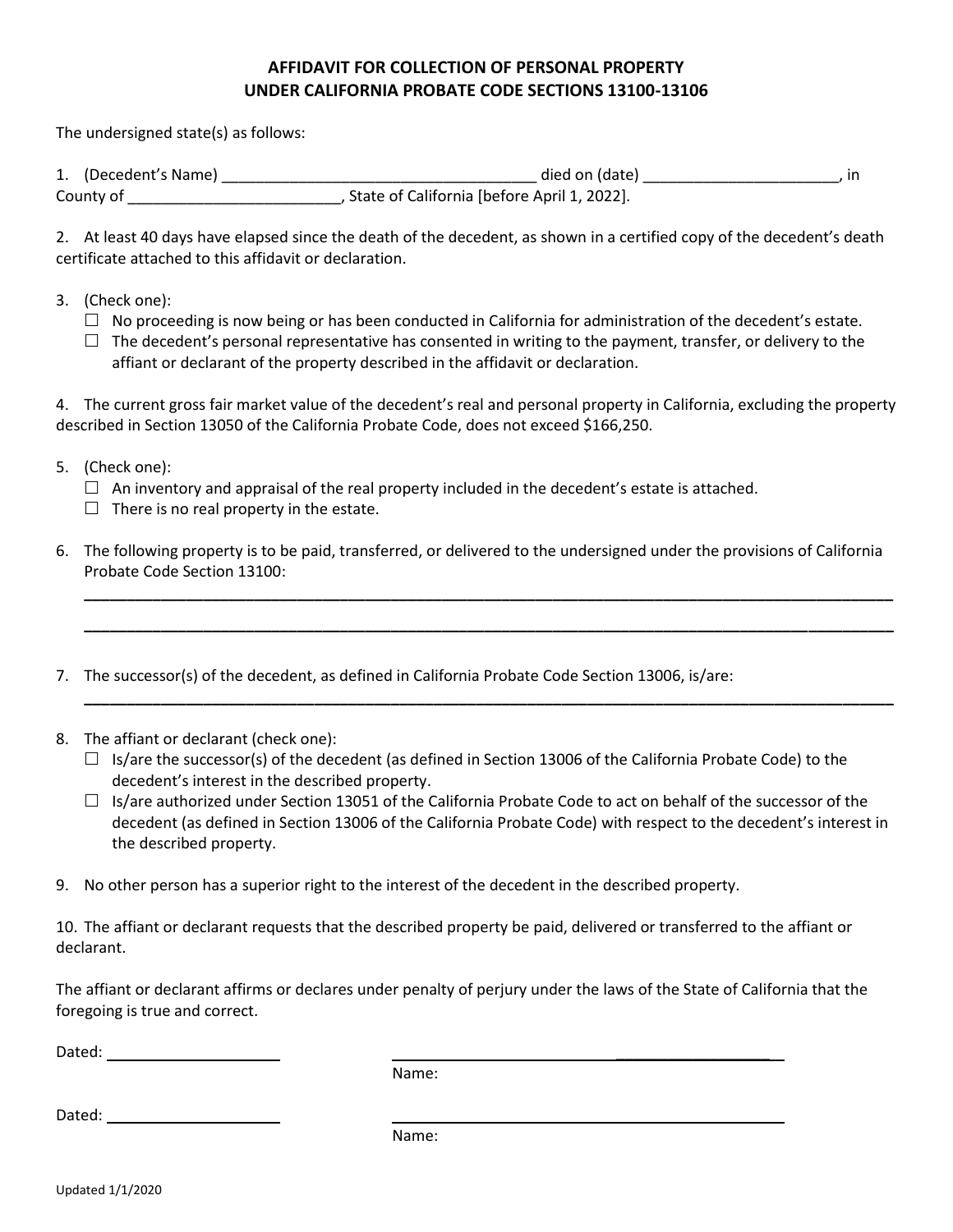### **ACKNOWLEDGEMENT**

A notary public or other officer completing this certificate verifies only the identity of the individual who signed the document to which this certificate is attached, and not the truthfulness, accuracy, or validity of that document.

### STATE OF CALIFORNIA COUNTY OF SAN DIEGO

| On                                                                      | before me, |                                                                                              | , personally |
|-------------------------------------------------------------------------|------------|----------------------------------------------------------------------------------------------|--------------|
| appeared                                                                |            | , proved to me on the basis of                                                               |              |
|                                                                         |            | satisfactory evidence to be the person whose name is subscribed to the within instrument and |              |
|                                                                         |            | acknowledged to me that he/she executed the same in his/her authorized capacity, and that by |              |
| his/her signature on the instrument the person executed the instrument. |            |                                                                                              |              |

I certify under PENALTY OF PERJURY under the laws of the State of California that the foregoing paragraph is true and correct.

WITNESS my hand and official seal.

|  | (0, 1)<br>тэеаг<br>$\omega$ un |
|--|--------------------------------|
|--|--------------------------------|

Signature of Notary Public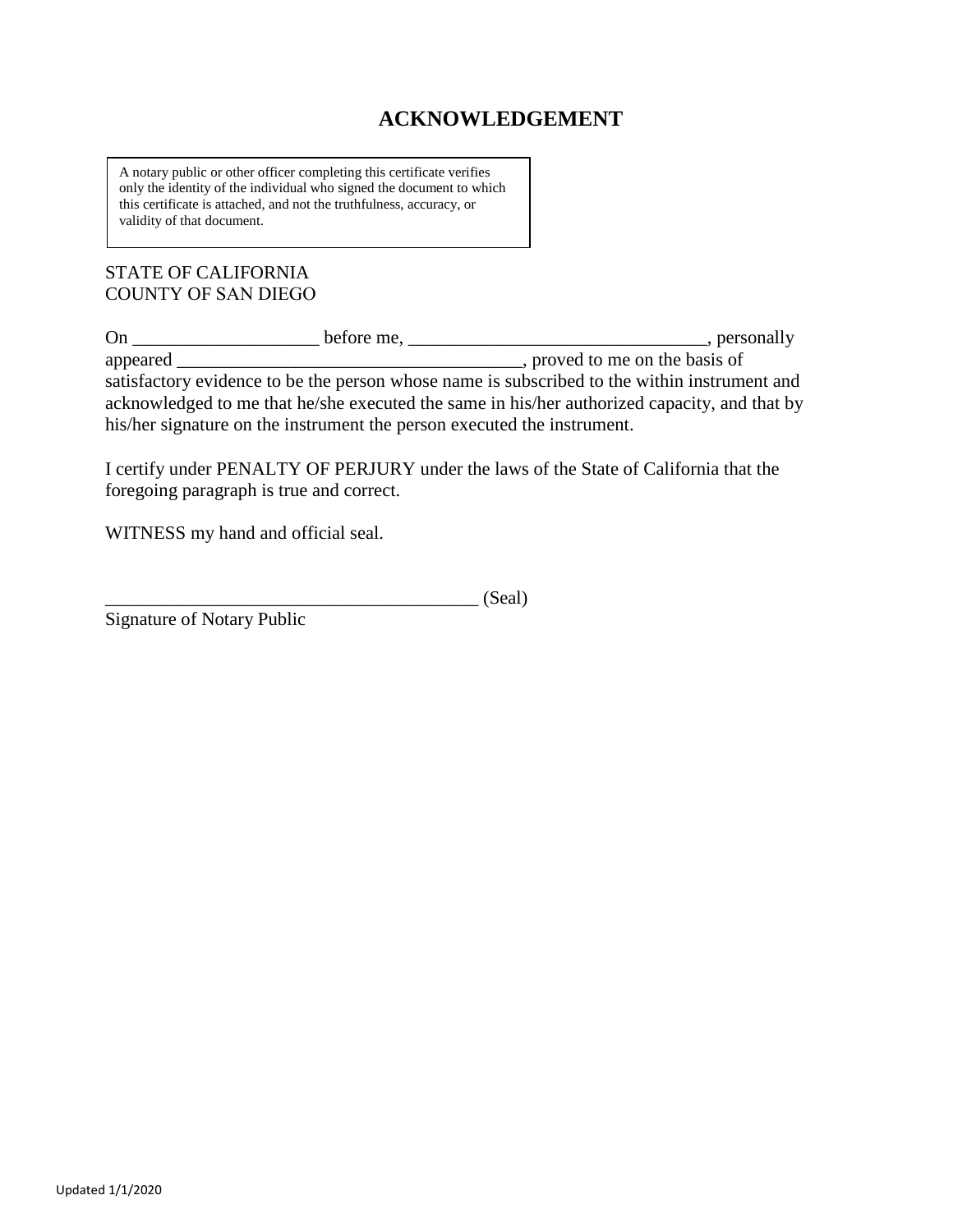### **(SAMPLE) REPORTING DECEASED WAGE PAYMENTS FORM 1099-MISC**

Example: An employee dies on August 15, 2021 and is owed \$10,000. The payment is made to the employee's estate on October 1, 2021.

The employer withheld Social Security tax in the amount of \$620.00 and Medicare tax in the amount of \$145.00 resulting in a net check of \$9,235.00.

On the employee's Form W-2 the payment will be reported as follows:

| Box $3$ – Social security wages | 10,000.00 |
|---------------------------------|-----------|
| Box $4$ – Social security tax   | 620.00    |
| $Box 5 - Medicare wages$        | 10,000.00 |
| Box $6$ – Medicare tax          | 145.00    |

On the estate's Form 1099-MISC the payment will be reported as follows:

|  | Box 3 – Other Income |
|--|----------------------|
|  |                      |

10,000.00

If the employer has funds due the employee on the date of the employee's death and the amounts are paid in the year after the employee's death, the amount is not subject to income, Social Security, or Medicare tax withholding. The amount not subject to withholding is reported on Form 1099-MISC in box 3, Other Income.

Example: An employee dies on December 15, 2021 and is owed \$10,000. The payment is made to the employee's estate on January 15, 2022.

The employer will not withhold Social Security or Medicare tax. The net payment will be \$10,000.

The payment will not be reported on the employee's Form W-2.

On the estate's Form 1099-MISC the payment will be reported as follows:

Box 3 – Other Income 10,000.00

In order to avoid backup withholding (24%) on the payment to the estate or beneficiary, the employer must have received the estate's or beneficiary's taxpayer identification number prior to making payments that are subject to reporting on Form 1099-MISC.